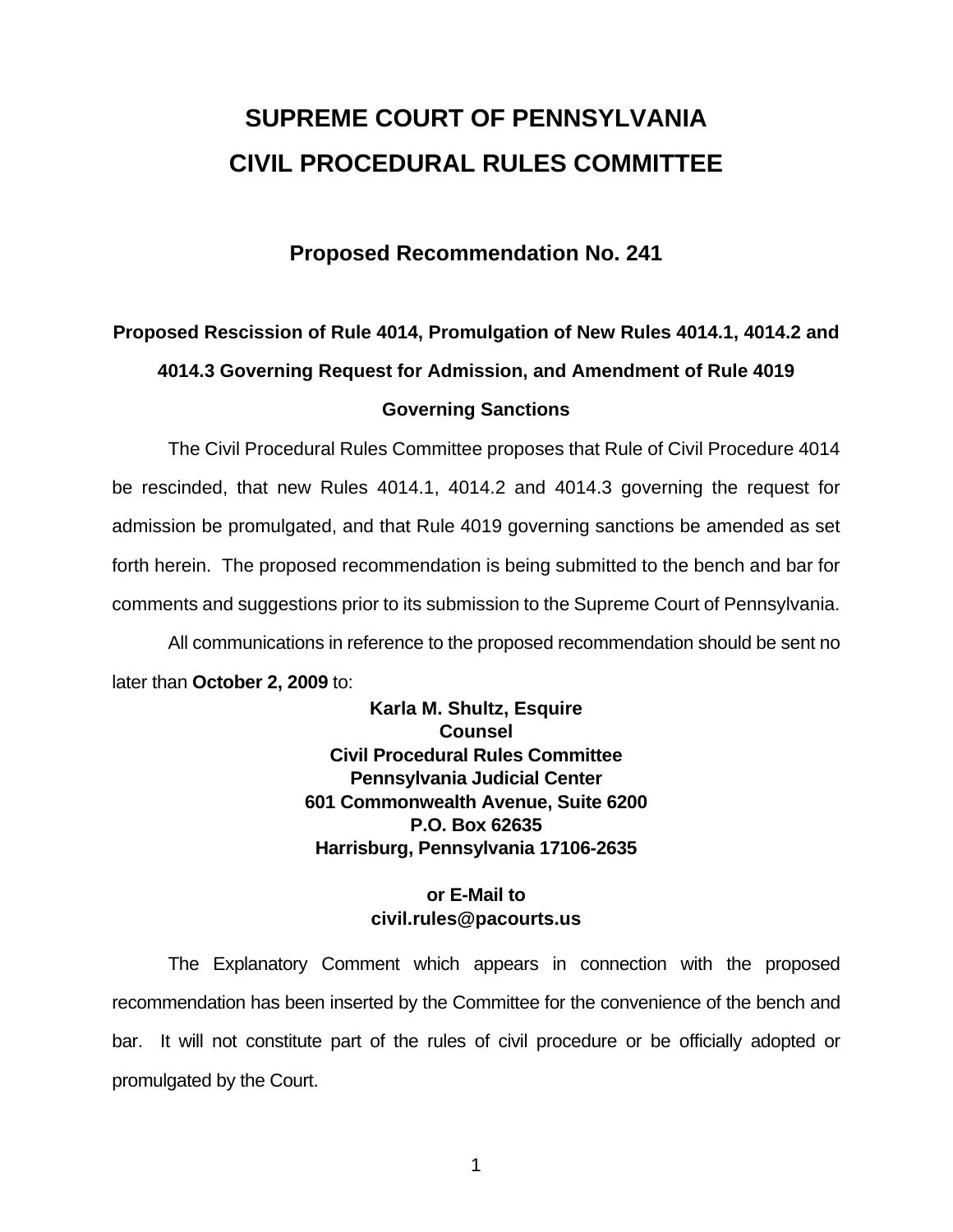### **Rule 4014. Request for Admission**

### Rescinded.

**[**(a) A party may serve upon any other party a written request for the admission, for purposes of the pending action only, of the truth of any matters within the scope of Rules 4003.1 through 4003.5 inclusive set forth in the request that relate to statements or opinions of fact or of the application of law to fact, including the genuineness, authenticity, correctness, execution, signing, delivery, mailing or receipt of any document described in the request. Copies of documents shall be served with the request unless they have been or are otherwise furnished or available for inspection and copying in the county. The request may, without leave of court, be served upon the plaintiff after commencement of the action and upon any other party with or after service of the original process upon that party.

 (b) Each matter of which an admission is requested shall be separately set forth. The matter is admitted unless, within thirty days after service of the request, or within such shorter or longer time as the court may allow, the party to whom the request is directed serves upon the party requesting the admission an answer verified by the party or an objection, signed by the party or by the party's attorney; but, unless the court shortens the time, a defendant shall not be required to serve answers or objections before the expiration of forty-five days after service of the original process upon him or her. If objection is made, the reasons therefor shall be stated. The answer shall admit or deny the matter or set forth in detail the reasons why the answering party cannot truthfully do so. A denial shall fairly meet the substance of the requested admission, and when good faith requires that a party qualify the answer or deny only a part of the matter of which an admission is requested, the party shall specify so much of it as is true and qualify or deny the remainder. An answering party may not give lack of information or knowledge as a reason for failure to admit or deny unless the answering party states that he or she has made reasonable inquiry and that the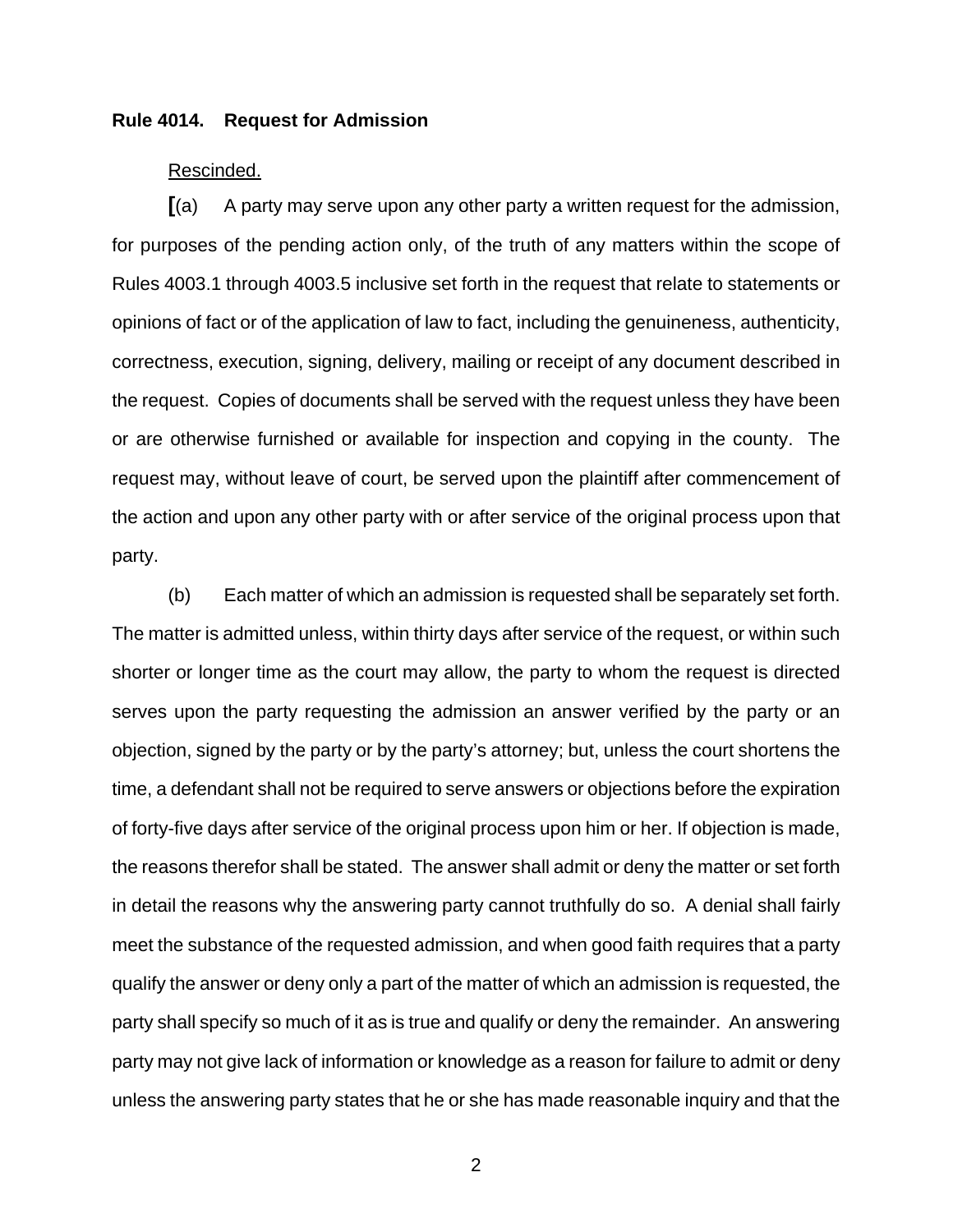information known or readily obtainable by him or her is insufficient to enable him or her to admit or deny. A party who considers that a matter of which an admission has been requested presents a genuine issue for trial may not, on that ground alone, object to the request. That party may, subject to the provisions of Rule 4019(d), deny the matter or set forth reasons why he or she cannot admit or deny it.

> Note: The requirements of an answer are governed by this rule and not by Rule 1029(b).

 (c) The party who has requested the admission may move to determine the sufficiency of the answer or objection. Unless the court determines that an objection is justified, it shall order that an answer be served. If the court determines that an answer does not comply with the requirements of this rule, it may order either that the matter is admitted or that an amended answer be served. The court may, in lieu of these orders, determine that final disposition of the request be made at a pre-trial conference or at a designated time prior to trial.

 (d) Any matter admitted under this rule is conclusively established unless the court on motion permits withdrawal or amendment of the admission. Subject to the provisions of Rule 212.3 governing pre-trial conferences, the court may permit withdrawal or amendment when the presentation of the merits of the action will be subserved thereby and the party who obtained the admission fails to satisfy the court that withdrawal or amendment will prejudice him or her in maintaining the action or defense on the merits. Any admission by a party under this rule is for the purpose of the pending action only and is not an admission by the party for any other purpose nor may it be used against the party in any other proceeding.**]**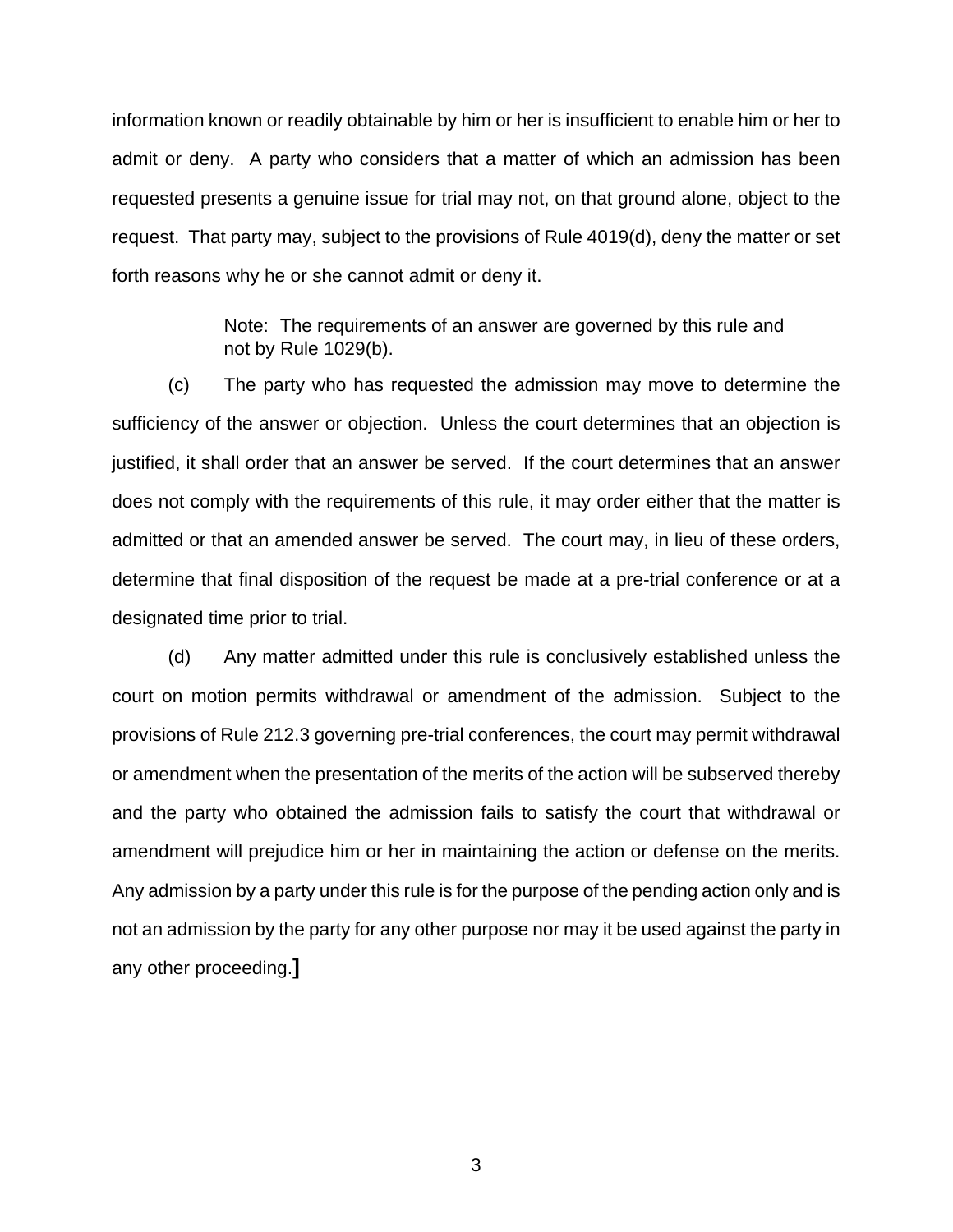## **Rule 4014.1. Request for Admission. Statement or Opinion of Fact or Law. Genuineness of Document**

(a) A party may serve upon any other party a written request for the admission, for purposes of the pending action only, of the truth of any matters within the scope of Rules 4003.1 through 4003.5 inclusive set forth in the request that relate to statement or opinion of fact or of the application of law to fact, and including the genuineness, authenticity, correctness, execution, signing, delivery, mailing or receipt of any document described in the request. Copies of documents shall be served with the request unless they have been or are otherwise furnished or available for inspection and copying in the county.

(b) The request may, without leave of court, be served upon the plaintiff after commencement of the action and upon any other party with or after service of the original process upon that party.

### **Rule 4014.2. Response to Request for Admission. Denial**

(a) Each matter of which an admission is requested shall be separately set forth. Within thirty days after service of the request, or within such shorter or longer time as the court may allow, the party to whom the request is directed shall serve upon the party requesting the admission an answer verified by the party or an objection, signed by the party or by the party's attorney; but, unless the court shortens the time, a defendant shall not be required to serve answers or objections before the expiration of forty-five days after service of the original process upon him or her. If objection is made, the reasons therefor shall be stated.

(b) The answer shall admit or deny the matter or set forth in detail the reasons why the answering party cannot truthfully do so. A denial shall fairly meet the substance of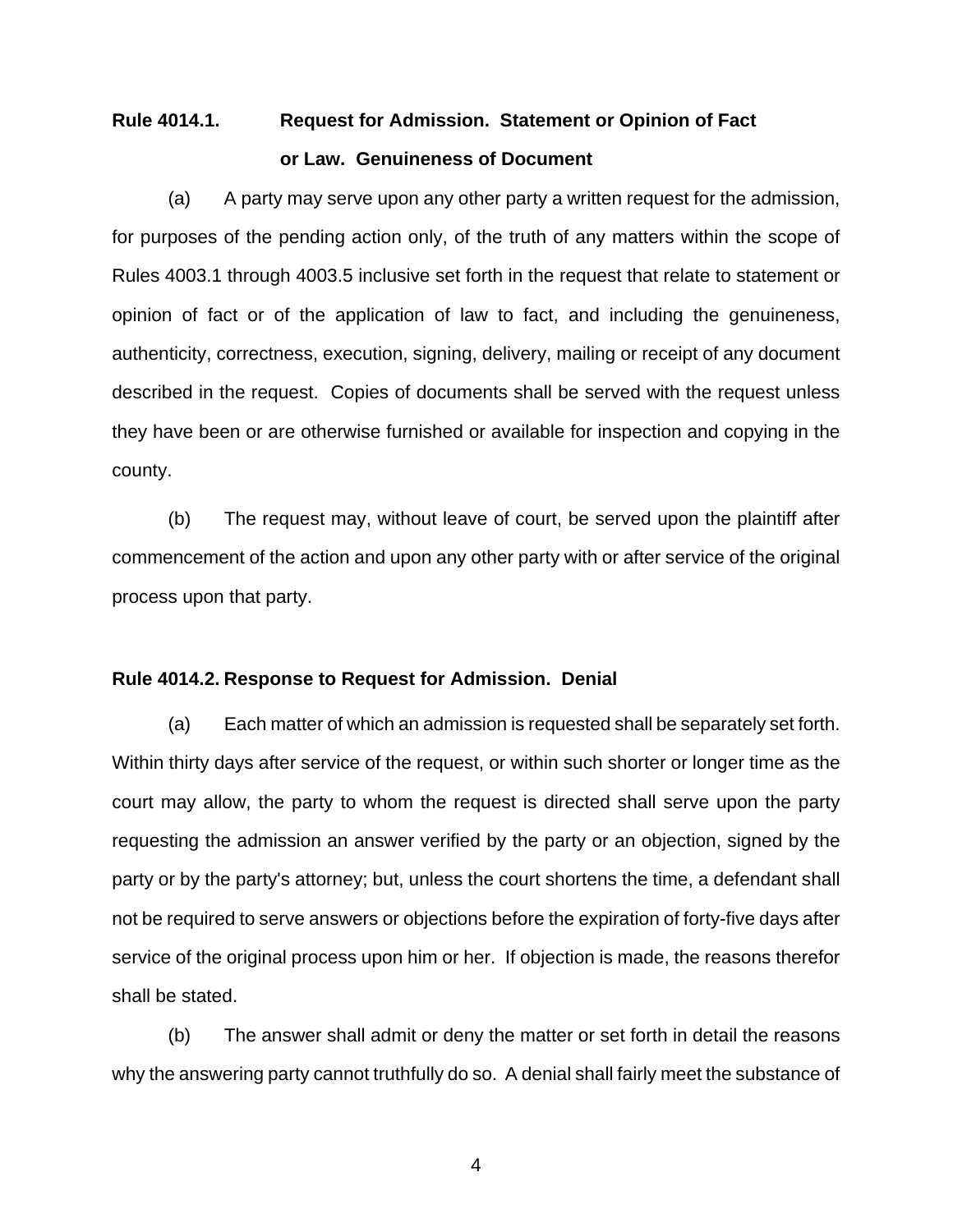the requested admission, and when good faith requires that a party qualify the answer or deny only a part of the matter of which an admission is requested, the party shall specify so much of it as is true and qualify or deny the remainder.

(c)(1) An answering party may not give lack of information or knowledge as a reason for failure to admit or deny unless the answering party states that he or she has made reasonable inquiry and that the information known or readily obtainable by him or her is insufficient to enable him or her to admit or deny.

(2) A party who considers that a matter of which an admission has been requested presents a genuine issue for trial may not, on that ground alone, object to the request. That party may, subject to the provisions of Rule 4019(d), deny the matter or set forth reasons why he or she cannot admit or deny it.

> NOTE: The requirements of an answer are governed by this rule and not by Rule 1029(b).

## **Rule 4014.3. Request for Admission. Motion to Compel Answer or to Determine Sufficiency of Answer or Objection**

 If a party fails to serve an answer, a sufficient answer or proper objections to a request for admission, the court, on motion, may enter an order pursuant to Rule 4019(a). If the party fails to comply with the order entered pursuant to Rule 4019(a), the court may enter an appropriate order pursuant to Rule 4019(c), including an order that the matter as to which an admission was sought is admitted.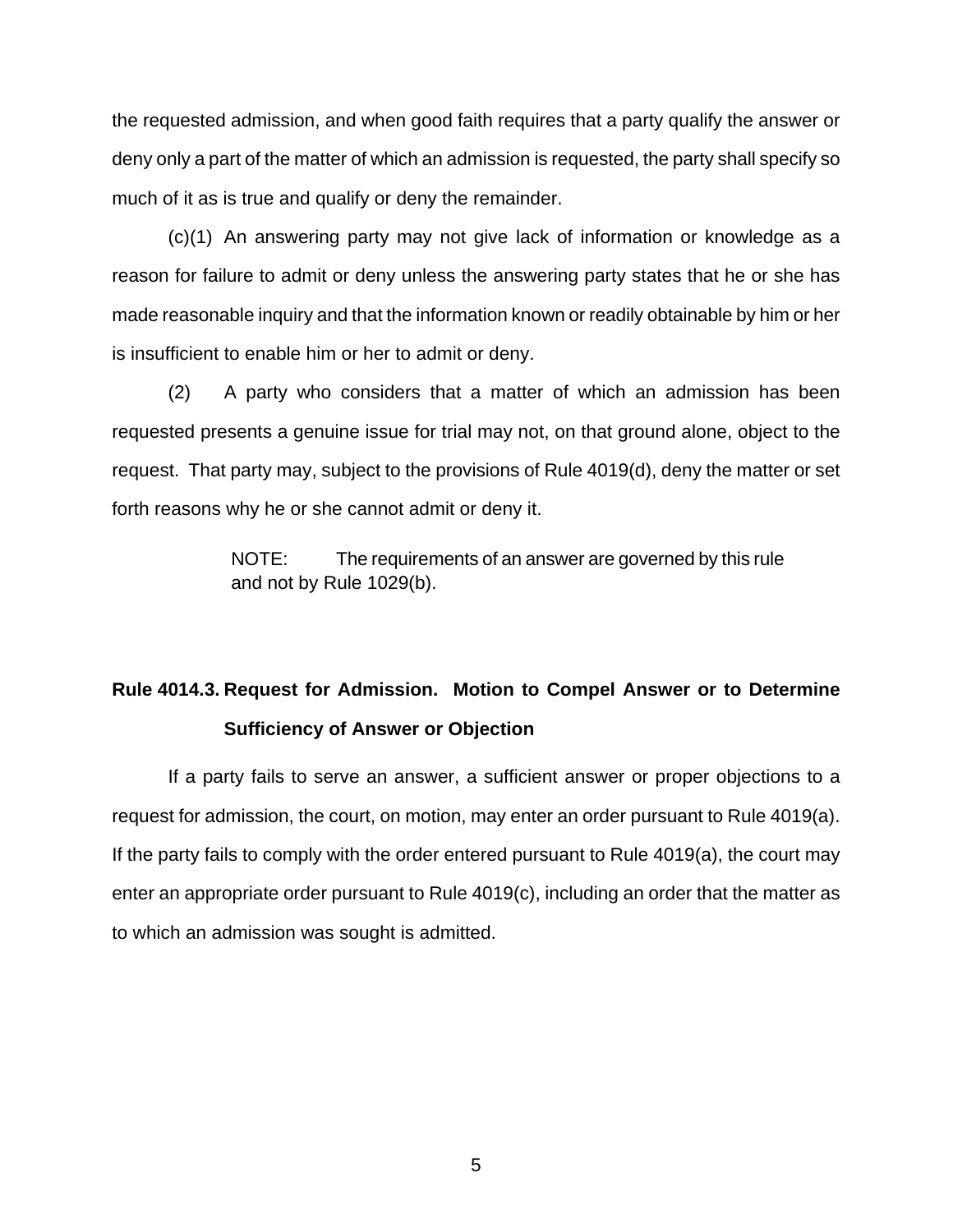### **Rule 4019. Sanctions**

(a)(1) The court may, on motion, make an appropriate order if

(i) a party fails to serve answers, sufficient answers or objections to written interrogatories under Rule 4005;

(ii) a corporation or other entity fails to make a designation under Rule 4004(a)(2) or 4007.1(e);

(iii) a person, including a person designated under Rule  $4004(a)(2)$  to be examined, fails to answer, answer sufficiently or object to written interrogatories under Rule 4004;

(iv) a party or an officer, or managing agent of a party or a person designated under Rule 4007.1(e) to be examined, after notice under Rule 4007.1, fails to appear before the person who is to take the deposition;

(v) a party or deponent, or an officer or managing agent of a party or deponent, induces a witness not to appear;

(vi) a party or an officer, or managing agent of a party refuses or induces a person to refuse to obey an order of court made under subdivision (b) of this rule requiring such party or person to be sworn or to answer designated questions or an order of court made under Rule 4010;

(vii) a party, in response to a request for production or inspection made under Rule 4009, fails to respond that inspection will be permitted as requested or fails to permit inspection as requested;

(viii) a party fails to serve an answer, a sufficient answer or a proper objection to a request for admission under Rules 4014.1, 4014.2, and 4014.3;

(ix) a party or person otherwise fails to make discovery or to obey an order of court respecting discovery.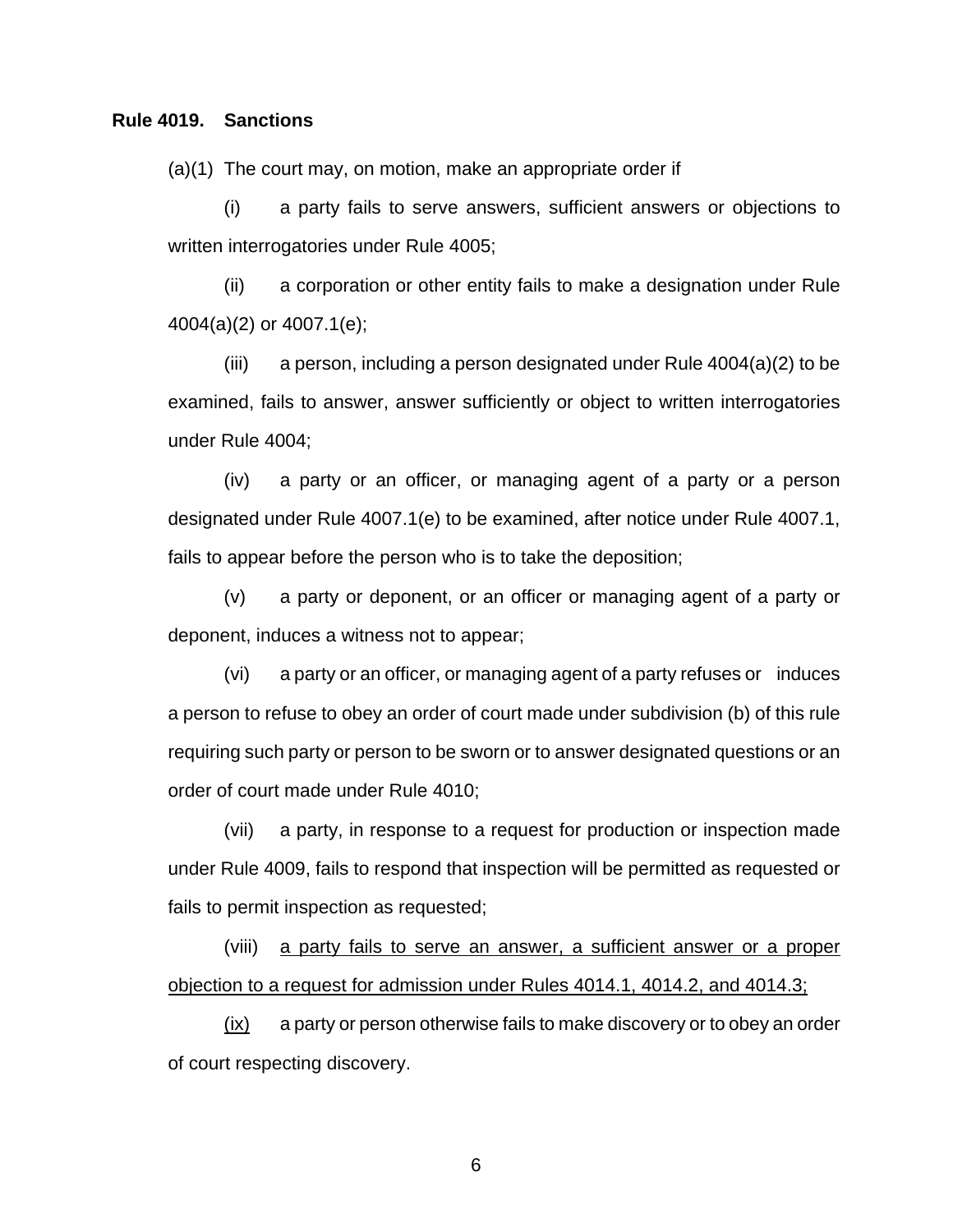$(2)$  A failure to act described in subdivision  $(a)(1)$  may not be excused on the ground that the discovery sought is objectionable unless the party failing to act has filed an appropriate objection or has applied for a protective order.

> NOTE: Motions for sanctions are governed by the motion rules, Rule 208.1 et seq. A court of common pleas, by local rule numbered Local Rule 208.2(e), may require that the motion contain a certification that counsel has conferred or attempted to confer with all interested parties in order to resolve the matter without court action.

(b) \*\*\* (relating to depositions)

(c) The court, when acting under subdivision (a) of this rule, may make

(1) an order that the matters regarding which the questions were asked or the admissions were requested, or the character or description of the thing or land, or the contents of the paper, or any other designated fact shall be taken to be established or admitted for the purposes of the action in accordance with the claim of the party obtaining the order;

(2) an order refusing to allow the disobedient party to support or oppose designated claims or defenses, or prohibiting such party from introducing in evidence designated documents, things or testimony, or from introducing evidence of physical or mental condition;

(3) an order striking out pleadings or parts thereof, or staying further proceedings until the order is obeyed, or entering a judgment of non pros or by default against the disobedient party or party advising the disobedience;

(4) an order imposing punishment for contempt, except that a party may not be punished for contempt for a refusal to submit to a physical or mental examination under Rule 4010;

(5) such order with regard to the failure to make discovery as is just.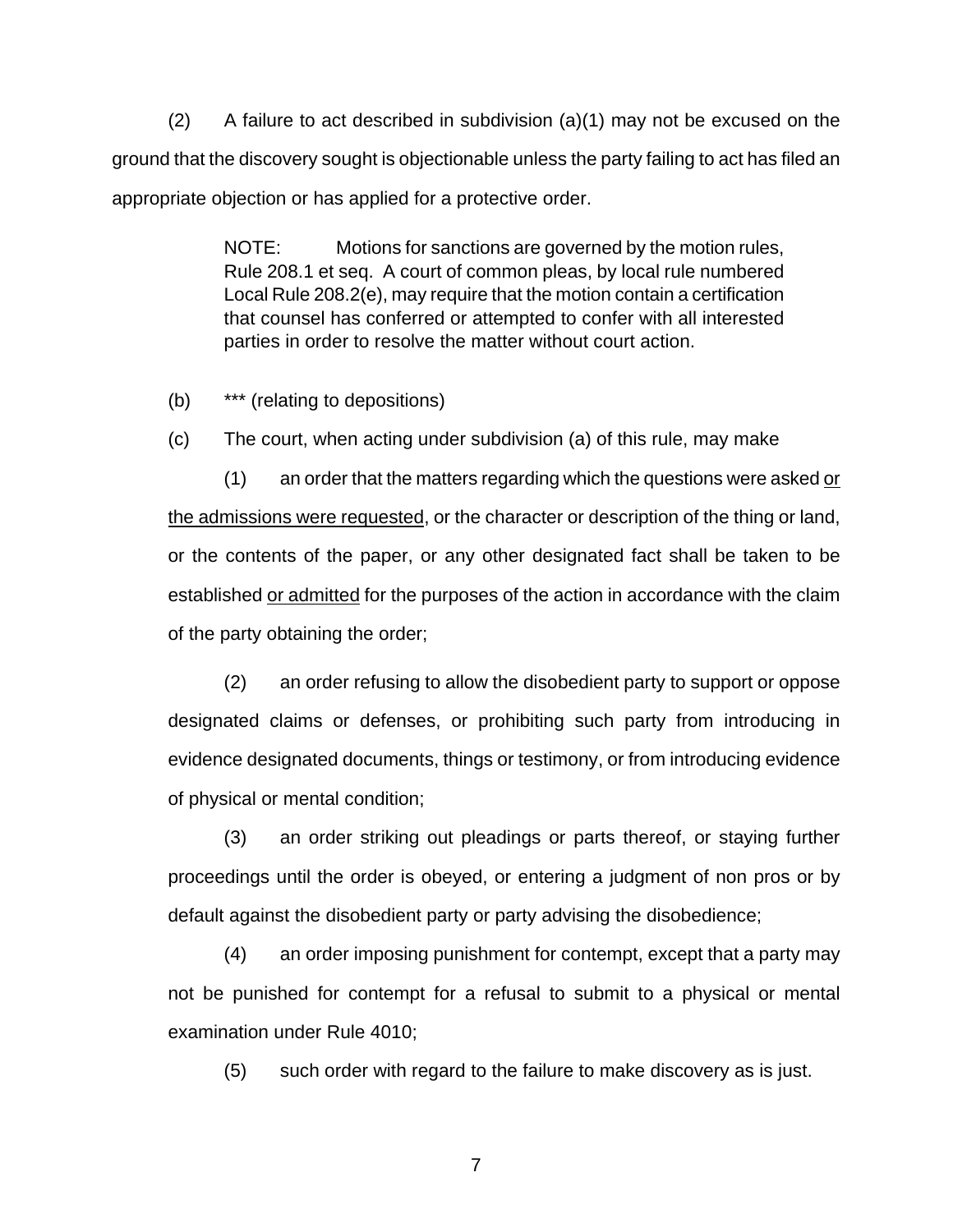(d) If at the trial or hearing, a party who has requested admissions as authorized by Rule 4014 proves the matter which the other party has failed to admit as requested, the court on motion may enter an order taxing as costs against the other party the reasonable expenses incurred in making such proof, including attorney's fees, unless the court finds that

(1) the request was or could have been held objectionable pursuant to Rule 4014, or

(2) the admission sought was of no substantial importance, or

(3) the party failing to admit had reasonable ground to believe that he or she might prevail on the matter, or

(4) there was other good reason for the failure to admit.

- (e) \*\*\* (relating to depositions and costs)
- (f) \*\*\* (relating to depositions)
- (g) \*\*\* (relating to award of expenses)
- (h) \*\*\* (relating to award of costs for bad faith)
- (i) \*\*\* (relating to identify of witnesses)

(j) \*\*\* (relating to award of expenses and attorney's fees against the Commonwealth)